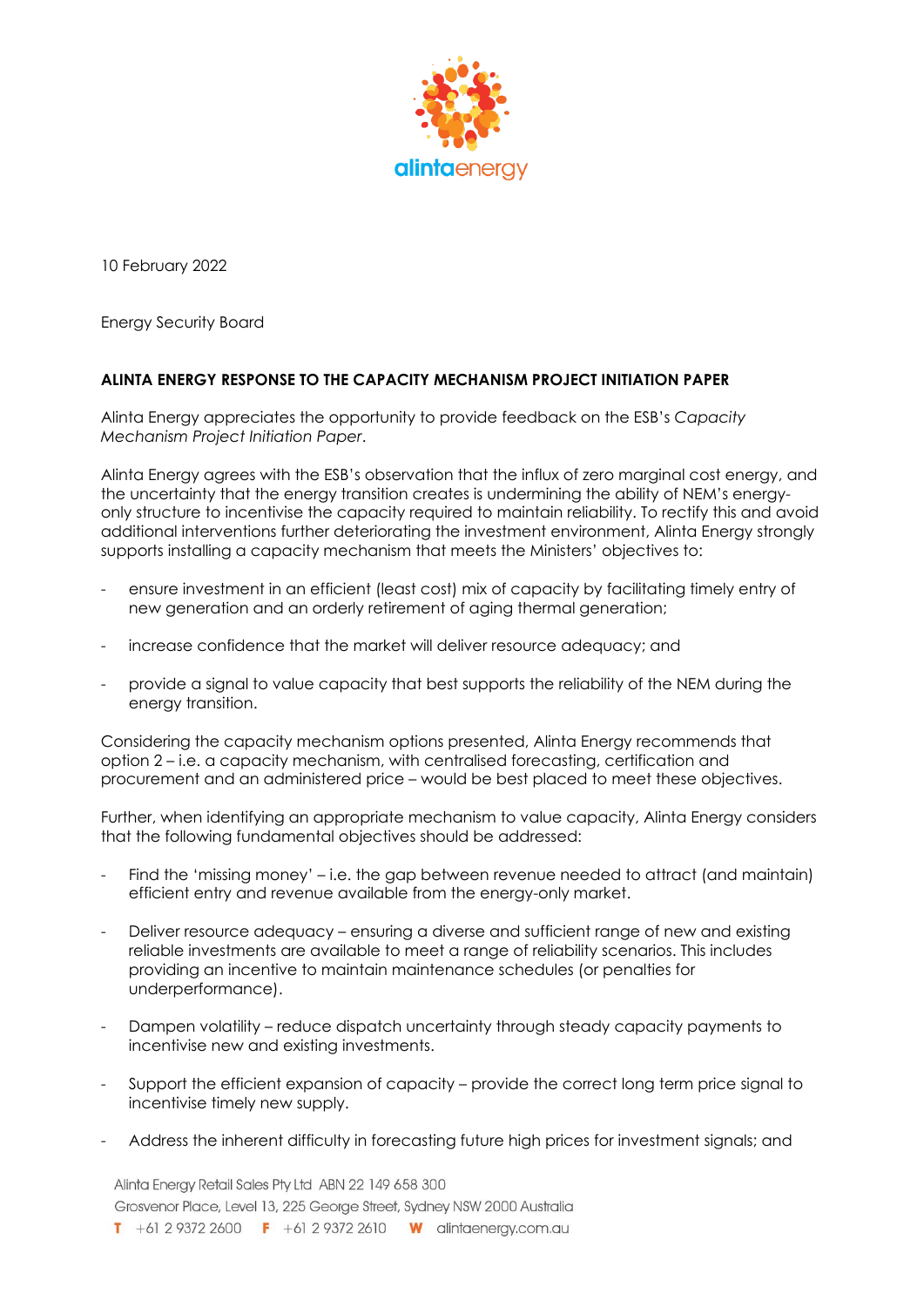- Prevent future, disorderly exit.

For the reasons outlined in *APPENDIX 2*, Alinta Energy considers that only option 2 addresses all these fundamental objectives.

Alinta Energy considers that, as with the current RRO, the decentralised models 1a and 1b would not give policy makers the requisite confidence that there will be investment in the right type and quantity of capacity to maintain reliability, as detailed below:

## - **Option 1a deficiencies**:

- o Policy makers would not know how much load retailers have forecast, nor whether retailers have procured enough capacity to meet demand until after system stress periods.
- o Regardless of their forecast accuracy, many retailers would likely procure less capacity than the level that policy makers consider is sufficient, given their differing risk appetites.
- o Besides risk appetites, there are many circumstantial reasons why retailers' forecasts could differ and not sum to an accurate NEM-wide forecast. This is because, unlike AEMO, retailers would not only be forecasting how much energy demand there will be in each region, but a range of volatile factors unique to their load, including their performance against competitors, and the behaviour of their customers.

### - **Option 1 b deficiencies:**

- o Retailers would still have discretion as to how much capacity they procure, which may be less than the level that policy makers consider is sufficient.
- o Policy makers would not have clear transparency of whether there will be enough capacity available during system stress periods.
- o Where certification is decentralised, (and therefore there is no centralised testing) policy makers will not have assurance that the capacity being procured can perform as promised.

By contrast, Alinta Energy considers that option 2, a centralised mechanism, with the design features outlined below, would give policy makers confidence that it would deliver resource adequacy: it would highlight, from a long-term time horizon, whether the market has procured the right quantity and type of capacity to meet an appropriate reliability standard under various system stress scenarios. It would also enable a central body to test performance and apply penalties where capacity does not meet its obligations, rather than delegating this function and the risk of under-performance to each retailer.

Further, Alinta Energy considers that this option is better placed to ensure investment in an efficient (least cost) mix of capacity given that central procurement and certification enables the mechanism to select the quantity and capabilities of the capacity that are required from a whole of system perspective. This also allows the mechanism to support the transition to a net zero market by targeting capabilities such as long duration storage. Conversely, Alinta Energy considers that, under options 1a and 1b, decentralising certification and procurement limits the mechanism's ability to target these capabilities because each retailer would have to procure a quota of capacity with these capabilities, rather than simply covering a portion of the ultimate cost of the capacity mix.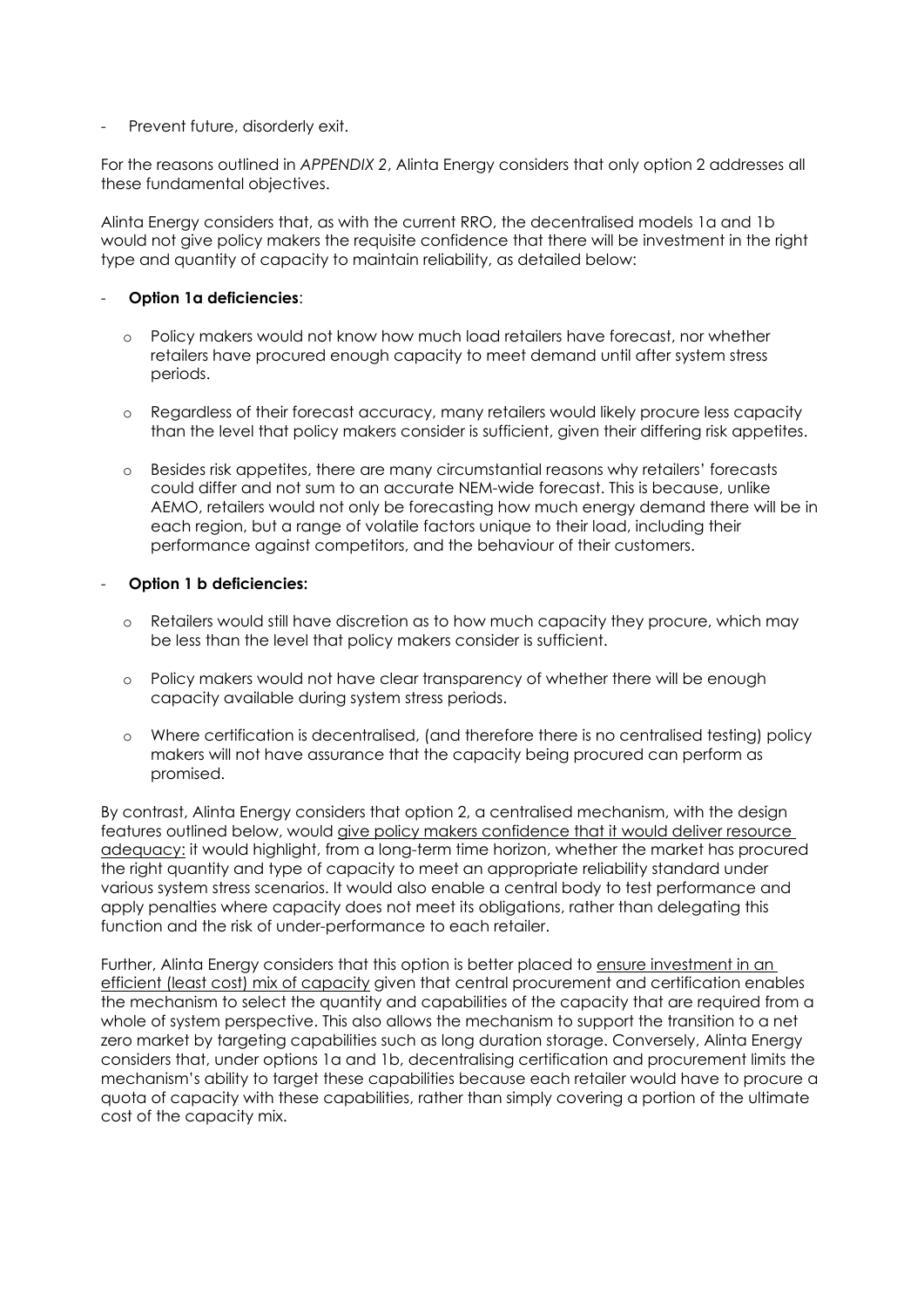Another advantage of option 2 is that it provides a more level playing field for retailers that aren't vertically integrated. Under a centralised model with an administered price, retailers can access capacity at a predictable rate, regardless of their size or whether they are vertically integrated. However, under the decentralised models, smaller retailers are exposed to an uncertain market price. Meanwhile, large players can benefit from volatile capacity pricing by leveraging their bargaining power, or vertical integration to access (and potentially withhold) low-cost, long-term capacity contracts that aren't available to the rest of the market.

Finally, Alinta Energy recommends that the ESB incorporate the following further design aspects into option 2:

- **A level playing field for capacity payments**. Once the certification criteria are set, Alinta Energy considers that the remuneration for capacity should be based on performance against these criteria, and not when the capacity was connected. Alina Energy is concerned that limiting accreditation to new capacity would unnecessarily limit competition, undermine the efficiency of the capacity mix, and fail to deliver an orderly transition.
- **Administered pricing, rather than an auction**. Alinta Energy considers that procuring capacity via an auctions risks causing the "zero times infinity" problem<sup>1</sup> wherein small changes in the amount of available capacity relative to the target results in significant changes in price, potentially undermining the certainty that the mechanism aims to provide.

Additionally, Alinta Energy notes that under an auction, it would be more difficult to be selective about the capabilities of the capacity required (unless the mechanism employs multiple auctions for each capacity type, increasing complexity and the risk of the zero times infinity problem).

Regardless of the administered price that Alinta Energy recommends, it considers that participants should be able to trade and contract capacity certificates over the long term. This would support price certainty for customers and long-term investment signals for project proponents.

- **Long term investment signals, balanced with future-focused certification criteria**. As recognised in the paper, the higher levels of near-zero marginal cost variable renewable generation, coupled with increasing government interventions is increasing uncertainty and undermining investment decisions. Alinta Energy considers that the mechanism will need to provide long term certainty to incentivise investment in this increasingly problematic commercial environment.

Alinta Energy recognises that these longer-term signals will need to be balanced with selective, future-focused criteria, and testing requirements to ensure that the mechanism does not lock in capacity that undermines the NEM's energy transition, nor the efficiency of the capacity mix – failing to do so would invite future interventions.

Noting that the aim of a capacity mechanism is to incentivise the capacity that is required over the long term, Alinta Energy recommends that in defining the capacity that the mechanism should procure, the ESB should carefully consider (e.g., via modelling) what capabilities the NEM's capacity mix will need to support the energy transition and whole of system efficiency over the next decades. Alinta Energy suggests that the ESB should not limit the mechanism to certifying one type of capacity against a set of criteria and one target

 $1$  For example, an auction that does not need to incentivise any additional capacity may clear at zero, while an auction that cannot attract sufficient capacity may not clear at all.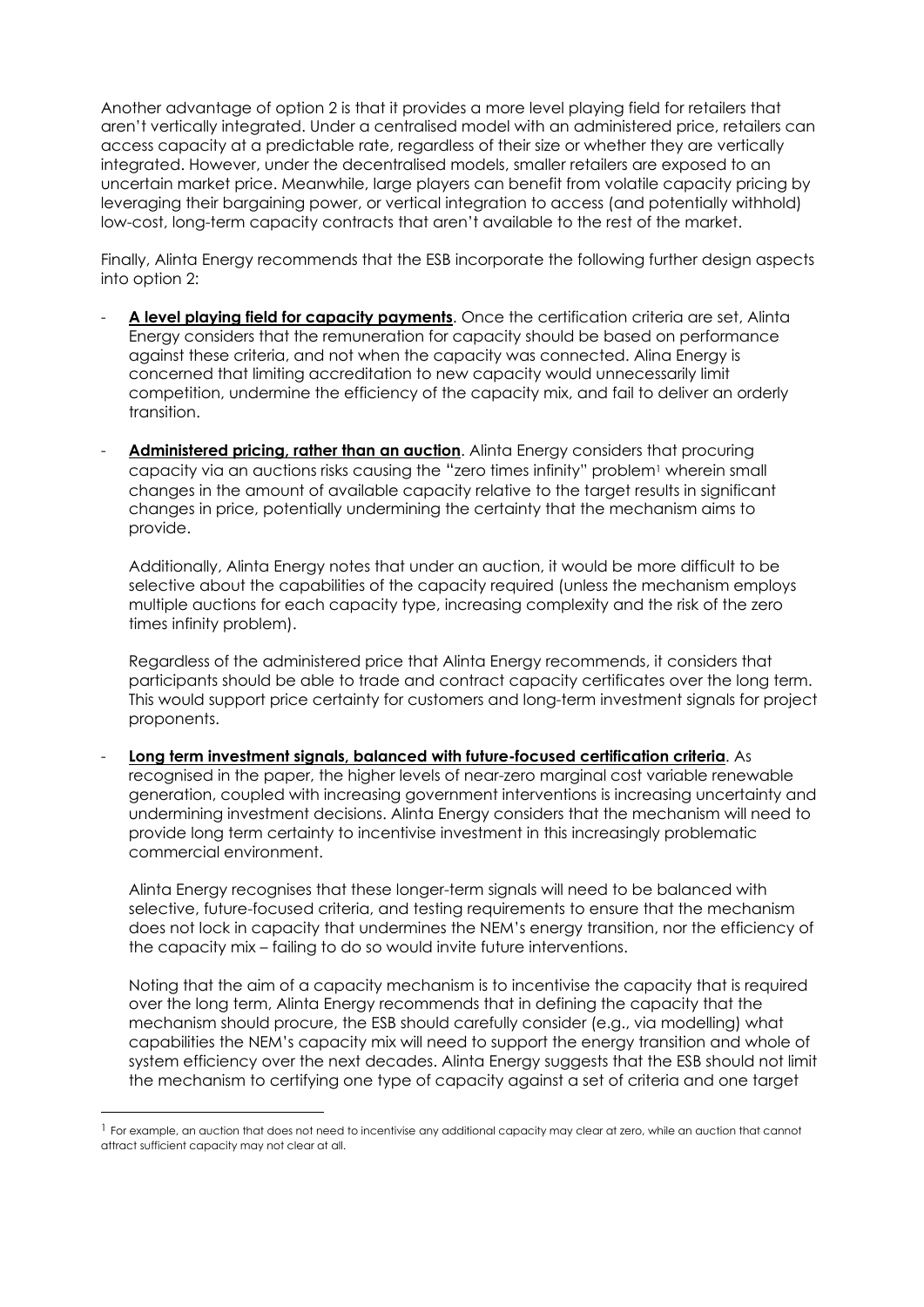but consider accrediting many different types "buckets" of capacity, based on the diverse capabilities that the NEM's optimal capacity mix will require.

- **A pragmatic approach to pricing and constraints.** Alinta Energy considers that how the mechanism prices capacity and incorporates constraints in certification are two potential sources of significant complexity for negligible benefit. Alinta Energy encourages the ESB to take a pragmatic, risk-based approach to these design aspects, noting that for the mechanism to achieve its goals of giving
	- o policy makers the confidence that it will deliver resource adequacy, and
	- o investors the certainty to invest,

it will need to be simple and its outcomes predictable over the long term.

A summary of Alinta Energy's assessment of the options (including its proposed mechanism) against the ESB's more detailed criteria is provided at *APPENDIX 1 – ASSESSMENT OF OPTIONS AGAINST ESB CRITERIA*.

#### **Conclusion**

Given the current context of the NEM, Alinta Energy agrees that a capacity mechanism is required to ensure that the market incentivises the investment required to maintain reliability and avoid additional interventions further deteriorating the investment environment.

Alinta Energy strongly believes that:

- only a centralised capacity mechanism, with the design features outlined above would meet the Ministers' key objectives.
- the decentralised models would fail to give policy makers the requisite transparency and assurance that retailers are procuring the right quantity and type of capacity required to maintain reliability during future system stress periods.
- these decentralised models will not be able to select and procure the diverse technology types and capabilities required to ensure the NEM's capacity mix maintains reliability and meets net zero targets at least cost from a whole of system perspective.

Thank you for your consideration of Alinta Energy's submission, should you wish to discuss this further, please contact Oscar Carlberg at [oscar.carlberg@alintaenergy.com.au,](mailto:oscar.carlberg@alintaenergy.com.au) or on 0409 501 570.

Yours sincerely

fundament

**Jacinda Papps** Manager, National Wholesale Regulation Alinta Energy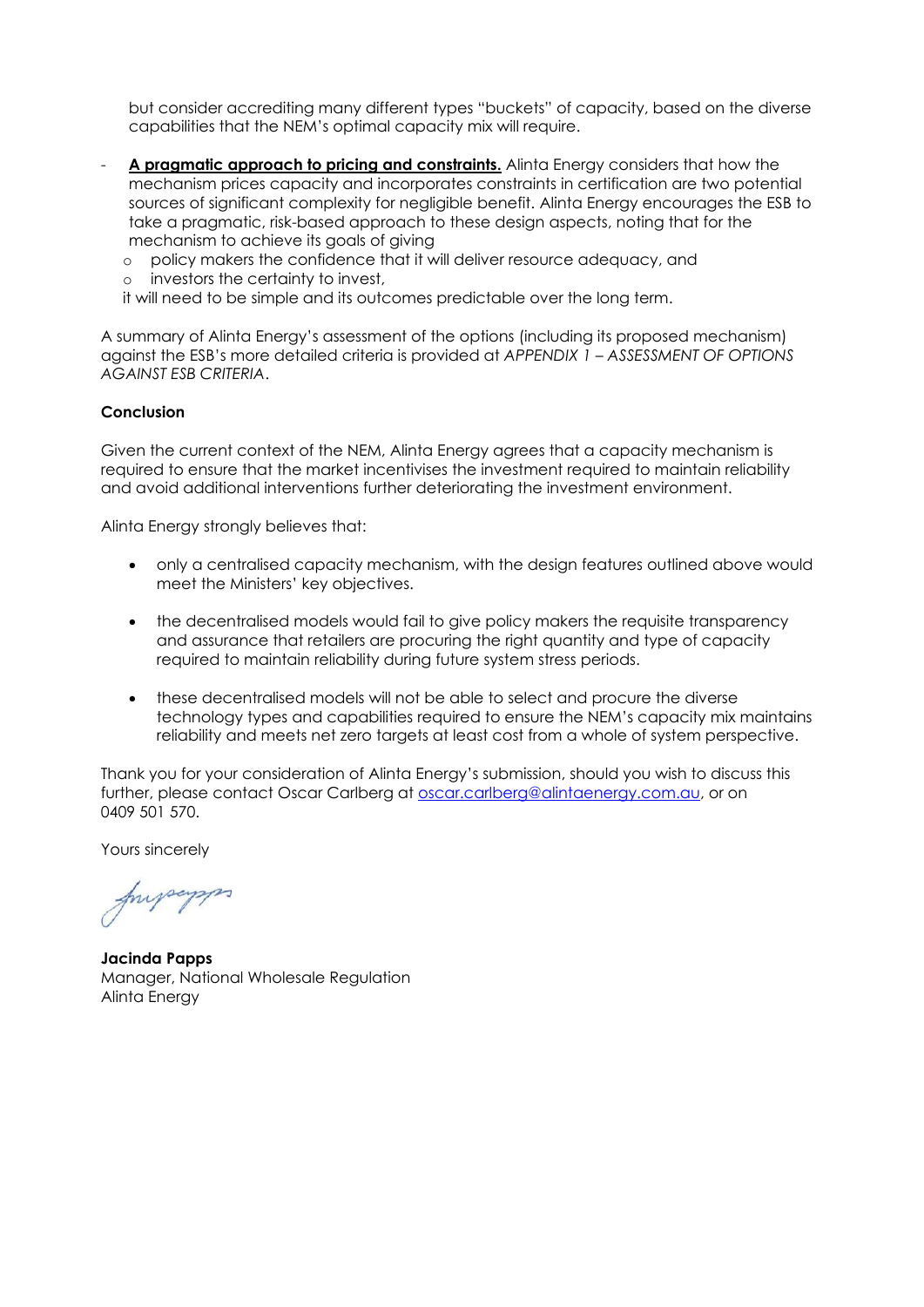## **APPENDIX 1 – ASSESSMENT OF OPTIONS AGAINST ESB CRITERIA**

|                                                         | Option 1a                                                                                                                                                                                                                                                                                                                                                                                                                                                                                                                                                                                                                                                                                                                   | <b>Option 1b</b>                                                                                                                                                                                         |                   | <b>Option 2 with AE design aspects</b>                                                                                                                                                                                                                                                                                                                                                                                                                                                                                                                                                              |
|---------------------------------------------------------|-----------------------------------------------------------------------------------------------------------------------------------------------------------------------------------------------------------------------------------------------------------------------------------------------------------------------------------------------------------------------------------------------------------------------------------------------------------------------------------------------------------------------------------------------------------------------------------------------------------------------------------------------------------------------------------------------------------------------------|----------------------------------------------------------------------------------------------------------------------------------------------------------------------------------------------------------|-------------------|-----------------------------------------------------------------------------------------------------------------------------------------------------------------------------------------------------------------------------------------------------------------------------------------------------------------------------------------------------------------------------------------------------------------------------------------------------------------------------------------------------------------------------------------------------------------------------------------------------|
| <b>Achieving the</b><br>optimal level<br>or reliability | The level of capacity procured would be based on retailers' assumptions and risk appetites,<br>$\mathbf{x}$<br>rather than an agreed reliability standard.<br>Policy makers would not have transparency of whether enough capacity has been<br>$\mathbf{x}$<br>procured for the longer term.<br>Without central certification there is limited ability for verification and ongoing testing to<br>ensure that the capacity procured is capable of being available when required.<br>Compared with option 2, the ability for a central administrator (AEMO) to set certification<br>$\mathbf{x}$<br>criteria for different types of capacity that support reliability form a whole of system<br>perspective is more limited. |                                                                                                                                                                                                          | $\checkmark$<br>✓ | This option would highlight, from a long-term time<br>horizon, whether the market has procured the right<br>quantity and type of capacity to meet an<br>appropriate reliability standard.<br>Central procurement enables the mechanism to<br>select the quantity and capabilities of the capacity<br>that is required (and certified). This also makes this<br>option better placed to support the transition to a net<br>zero market by targeting capabilities such as long<br>duration storage.                                                                                                   |
| <b>Appropriate</b><br>allocation of<br><b>risk</b>      | Retailers may not be best placed to<br>$\mathbf{x}$<br>manage the risk that forecast errors lead to<br>reliability issues, as policy makers would likely<br>have more conservative risk appetites.<br>A central operator is likely to be better<br>$\mathbf{x}$<br>placed to forecast demand as they can<br>take a whole of system view, whereas<br>retailers' forecasts are complicated by more<br>volatile factors that are unique to them,<br>increasing the risk of forecast error when<br>compared to a central operator.                                                                                                                                                                                              | Retailers may not be best placed to<br>$\pmb{\times}$<br>manage the risk that forecast errors lead<br>to reliability issues, as policy makers are<br>likely to have more conservative risk<br>appetites. | $\checkmark$      | A central operator is likely to be better placed to<br>forecast demand as they can take a whole of system<br>view, whereas retailers' forecasts are complicated by<br>more volatile factors that are unique to them. Taking<br>a whole of system view avoids this volatility and<br>thereby reduces the risk of forecast error,<br>A central operator is better placed to manage the<br>risk of ensuring that capacity providers meet the<br>certification criteria and will be available when<br>required as it would enables more targeted<br>certification criteria and rigorous testing regime, |
| <b>Technological</b><br>neutrality                      | Across all the options, Alinta Energy considers that technological neutrality will be dependent on how well the certification criteria defines the capabilities of<br>the desired capacity mix. Ideally, the criteria should allow all technology types to compete based on their performance against these criteria, and not<br>unduly preclude technology types from competing where they have these capabilities.                                                                                                                                                                                                                                                                                                        |                                                                                                                                                                                                          |                   |                                                                                                                                                                                                                                                                                                                                                                                                                                                                                                                                                                                                     |
| <b>Minimise</b><br>regulatory<br>burden                 | The regulatory burden of forecasting<br>$\mathbf{x}$<br>demand and certifying capacity would be<br>duplicated across all retailers                                                                                                                                                                                                                                                                                                                                                                                                                                                                                                                                                                                          | The regulatory burden of certifying<br>$\mathbf{x}$<br>capacity and verifying that it meets a<br>respective target would be duplicated<br>across all retailers.                                          | $\checkmark$      | Centralising forecasting, procurement and<br>certification would minimise the regulatory burden by<br>avoiding duplication of these functions across all<br>participants.                                                                                                                                                                                                                                                                                                                                                                                                                           |
| <b>Emissions</b><br>reduction                           | Decentralising certification and procurement would limit the mechanism's ability to set<br>$\boldsymbol{\mathsf{x}}$<br>detailed capabilities that certified capacity should have (including emissions intensity and<br>long duration storage) unless a NEG model is reconsidered, noting that presumably each<br>retailer would have to procure a quota of capacity with these capabilities.                                                                                                                                                                                                                                                                                                                               |                                                                                                                                                                                                          | $\checkmark$      | Centralised certification criteria, including<br>certification of different "buckets" of capacity across<br>the system enables the capacity mechanism to take<br>a whole of system approach to meeting net zero<br>targets at least cost.                                                                                                                                                                                                                                                                                                                                                           |